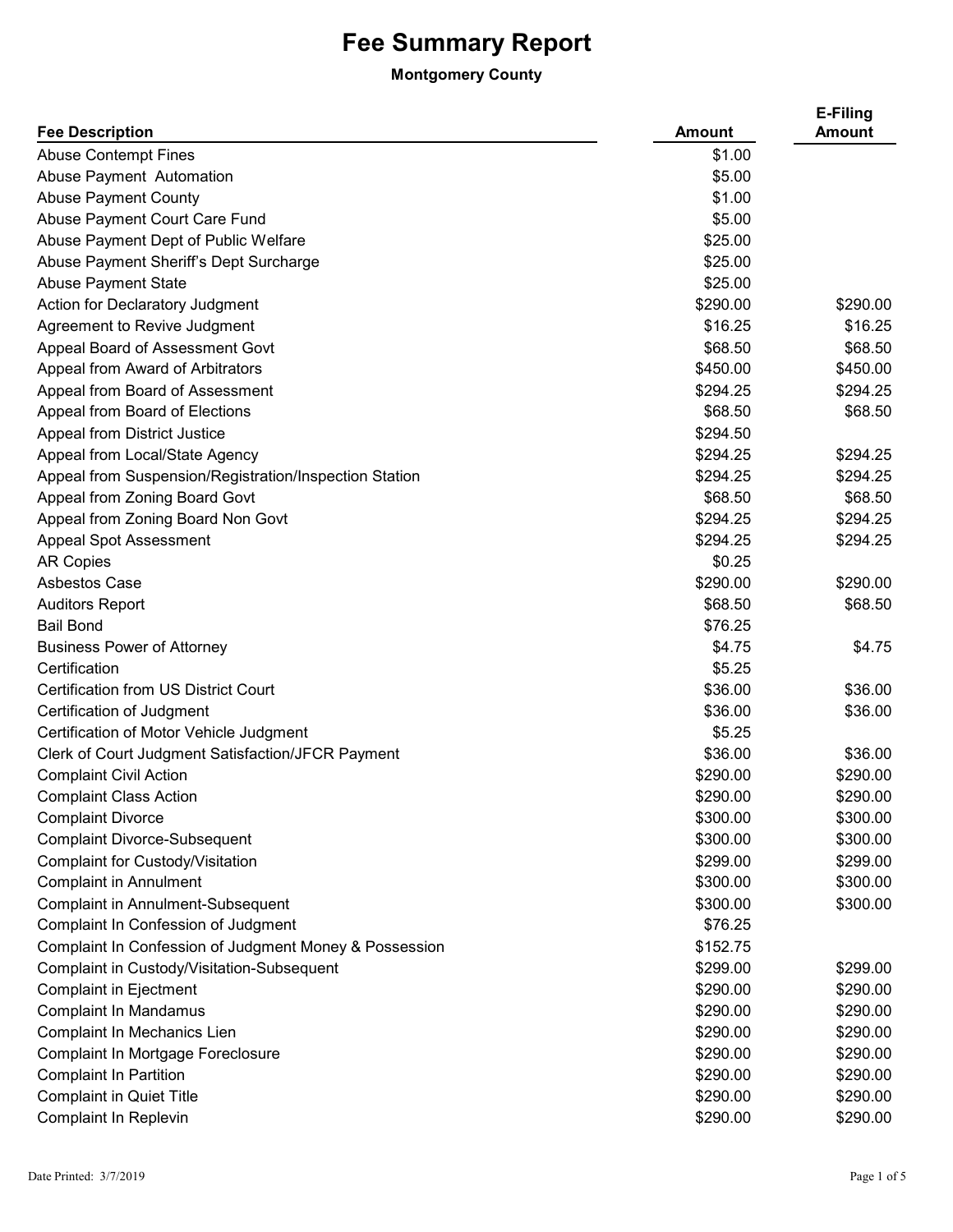|                                                 |               | E-Filing      |
|-------------------------------------------------|---------------|---------------|
| <b>Fee Description</b>                          | <b>Amount</b> | <b>Amount</b> |
| Complaint to Conform Confession Of Judgment     | \$294.75      | \$294.75      |
| Copy Fee                                        | \$0.25        |               |
| Copy Fee for Transcripts - Electronic Copy      | \$0.50        |               |
| Copy Fee for Transcripts - Paper Copy           | \$0.75        |               |
| Damages Assessed at on Sec Leg Judgment Fee     | \$16.25       | \$16.25       |
| Declaration of Taking Eminent Domain Govt       | \$68.50       | \$68.50       |
| Declaration of Taking Eminent Domain Non Govt   | \$294.75      | \$294.75      |
| Default Declaratory Judgment                    | \$16.25       | \$16.25       |
| Default Judgment Entered in Favor of            | \$16.25       | \$16.25       |
| Default Judgment Entered in Favor of Govt       | \$12.00       | \$12.00       |
| Defendants Appeal from District Justice         | \$294.50      | \$294.50      |
| Department of Justice Lien                      | \$36.00       | \$36.00       |
| Divorce Extra Counts Alimony                    | \$67.75       | \$67.75       |
| Divorce Extra Counts Custody/Visitation         | \$76.75       | \$76.75       |
| Divorce Extra Counts Dissipation of Assets      | \$67.75       | \$67.75       |
| Divorce Extra Counts Equitable Distribution     | \$67.75       | \$67.75       |
| Divorce Extra Counts Exclusive Possession       | \$67.75       | \$67.75       |
| Divorce Extra Counts Removal                    | \$67.75       | \$67.75       |
| Divorce Extra Counts Special Relief             | \$67.75       | \$67.75       |
| Divorce Extra Counts Spousal/APL/Alimony        | \$67.75       | \$67.75       |
| Divorce Extra Counts Support                    | \$67.75       | \$67.75       |
| <b>Docket Printout</b>                          | \$1.75        |               |
| Document Viewer Pay per page                    | \$0.10        |               |
| Document Viewer Pay per page .50 charge         | \$0.50        |               |
| Document Viewer Pay per page Credit Card charge | \$0.40        |               |
| <b>ED/Exceptions</b>                            | \$68.50       | \$68.50       |
| ED/Exceptions - Subsequent                      | \$68.50       | \$68.50       |
| <b>Emergency Petition for Contempt</b>          | \$80.50       | \$80.50       |
| <b>Emergency Petition for Special Relief</b>    | \$80.50       | \$80.50       |
| <b>Emergency Petition to Intervene</b>          | \$80.50       | \$80.50       |
| <b>Emergency Petition to Modify</b>             | \$80.50       | \$80.50       |
| <b>Escrow Money Deposit</b>                     | \$1.00        |               |
| Exception/Objections to Tax Claim Sale          | \$294.25      | \$294.25      |
| <b>Family Petition</b>                          | \$289.50      | \$289.50      |
| <b>Family Petition (Subsequent)</b>             | \$289.50      | \$289.50      |
| <b>Financial Statement</b>                      | \$68.50       | \$68.50       |
|                                                 | \$36.00       | \$36.00       |
| Foreign Judgment                                |               |               |
| Foreign Subpoena                                | \$68.50       | \$68.50       |
| <b>Government Appeal</b>                        | \$68.50       | \$68.50       |
| Indexed Writ of Execution with Garnishee        | \$47.75       | \$47.75       |
| Indexed Writ of Execution without Garnishee     | \$47.25       | \$47.25       |
| <b>IRS Federal Lien</b>                         | \$35.50       |               |
| <b>IRS Refiling</b>                             | \$25.50       |               |
| IRS Release 1992 & Under                        | \$9.00        |               |
| <b>IRS Revocation 1992 &amp; Under</b>          | \$9.00        |               |
| Judgment Against Garnishee Entered in Favor of  | \$16.25       | \$16.25       |
| Judgment Arbitration Entered in Favor of        | \$16.25       | \$16.25       |
| Judgment by Stipulation Entered In Favor of     | \$16.25       | \$16.25       |
| Judgment Court Order Entered In Favor of        | \$16.25       | \$16.25       |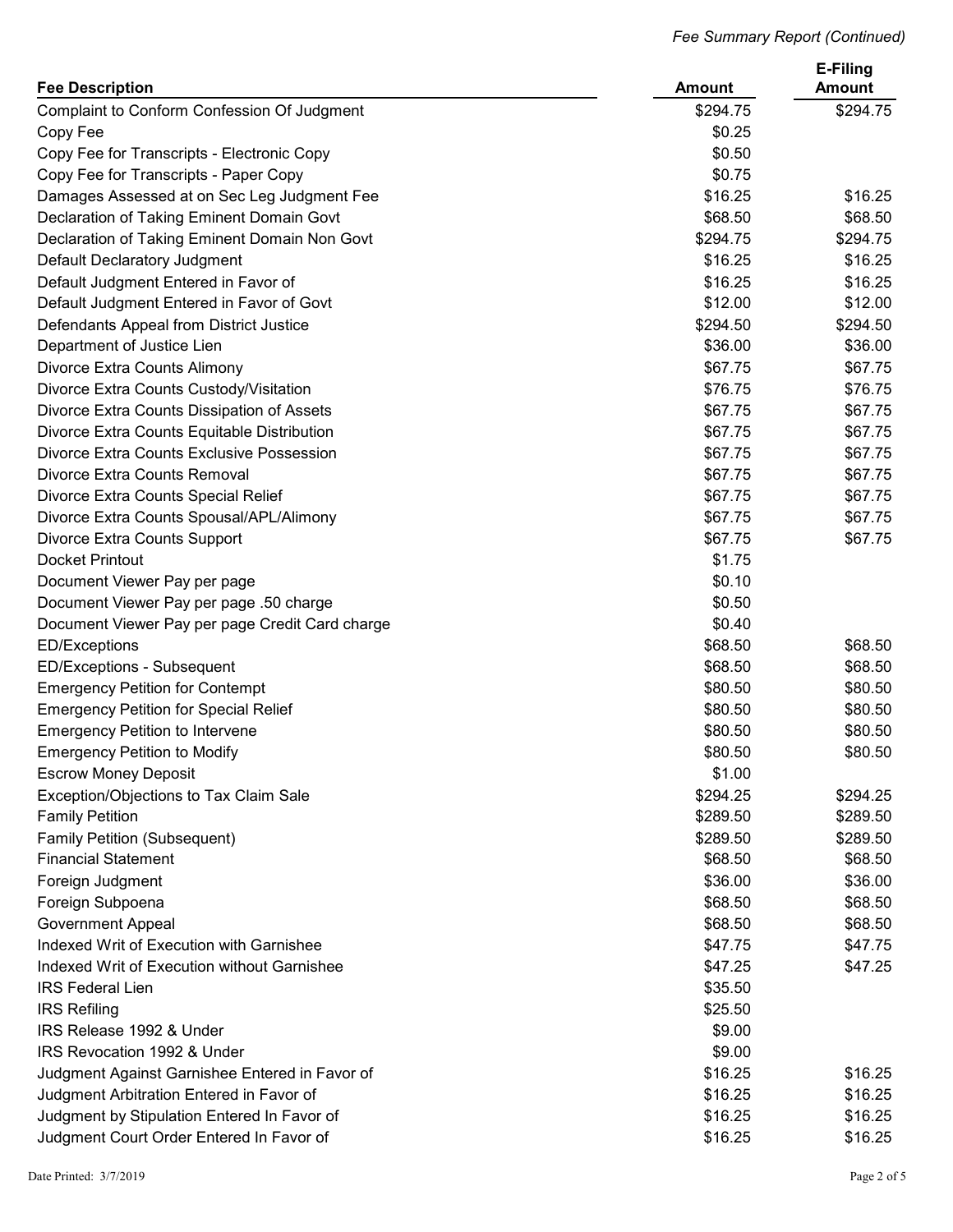| <b>Fee Description</b>                                     | <b>Amount</b>      | E-Filing<br><b>Amount</b> |
|------------------------------------------------------------|--------------------|---------------------------|
| Judgment Exemption In State                                | \$7.50             |                           |
| Judgment Exemption Out of State                            | \$18.25            |                           |
| Judgment from District Justice                             | \$35.75            | \$35.75                   |
| Judgment Marked or Assigned to                             | \$9.00             | \$9.00                    |
| Judgment Non Pros Against                                  | \$16.25            | \$16.25                   |
| Judgment Non Pros Pursuant to Rule 1042.7                  | \$16.25            | \$16.25                   |
| <b>Judgment Note</b>                                       | \$36.00            |                           |
| Judgment on a Fee Dispute                                  | \$36.00            | \$36.00                   |
| Judgment on Bill of Costs Entered in Favor of              | \$16.25            | \$16.25                   |
| Judgment Support Arrearages                                | \$36.00            | \$36.00                   |
| Judgment Support Arrearages (Subsequent)                   | \$36.00            | \$36.00                   |
| Judgment Verdict Entered in Favor of                       | \$16.25            | \$16.25                   |
| Judgment Writ of Revival Entered in Favor of               | \$16.25            | \$16.25                   |
|                                                            | \$35.50            | \$35.50                   |
| Lien                                                       |                    |                           |
| Lien Commonwealth of PA<br>Lien Commonwealth of PA Volume  | \$35.50            |                           |
| Lis Pendens                                                | \$35.50<br>\$68.50 | \$68.50                   |
|                                                            |                    |                           |
| <b>Mechanics Lien Claim</b>                                | \$35.50            | \$35.50                   |
| Misc Custody-Subsequent                                    | \$68.50            | \$68.50                   |
| Misc Divorce Decree-Subsequent                             | \$68.50            | \$68.50                   |
| Miscellaneous                                              | \$68.50            | \$68.50                   |
| Miscellaneous Custody Order                                | \$68.50            | \$68.50                   |
| Miscellaneous Divorce Decree                               | \$68.50            | \$68.50                   |
| Miscellaneous Family Order                                 | \$68.50            |                           |
| Miscellaneous Preliminary Objections                       | \$68.50            |                           |
| Montgomery County Lien                                     | \$35.50            | \$35.50                   |
| Motion for Appointment of Master                           | \$187.00           | \$187.00                  |
| Motion for Appointment of Master in Divorce Before 6/18/90 | \$197.00           |                           |
| Municipal Lien                                             | \$35.50            | \$35.50                   |
| <b>Municipal Lien Govt</b>                                 | \$31.00            | \$31.00                   |
| Municipal Lien Volume                                      | \$31.00            |                           |
| <b>Notary Registration/Certification</b>                   | \$3.50             |                           |
| Notary Registration/Certification No Charge                | \$0.00             |                           |
| Notary Signature Verification                              | \$3.50             |                           |
| Notary Signature Verification No Charge                    | \$0.00             |                           |
| Notice of Appeal and Service of Notice to                  | \$51.25            | \$51.25                   |
| Notice of Removal                                          | \$7.25             | \$7.25                    |
| Notification/Printing Fee Per Party Notified               | \$1.00             |                           |
| Objection to Foreign Order                                 | \$68.50            | \$68.50                   |
| Objections to a Nomination Petition                        | \$68.50            | \$68.50                   |
| Objections to Foreign Support Order-Subsequent             | \$68.50            | \$68.50                   |
| Partial Judgment Non Pros Pursuant to Rule 1042.7          | \$16.25            | \$16.25                   |
| Partial Judgment Non-Pros Against                          | \$16.25            | \$16.25                   |
| Passport                                                   | \$35.00            |                           |
| Passport Photo                                             | \$10.00            |                           |
| Petition                                                   | \$289.50           | \$289.50                  |
| Petition for Change of Name                                | \$160.25           | \$160.25                  |
| <b>Petition for Contempt</b>                               | \$80.50            | \$80.50                   |
| Petition for Special Relief                                | \$80.50            | \$80.50                   |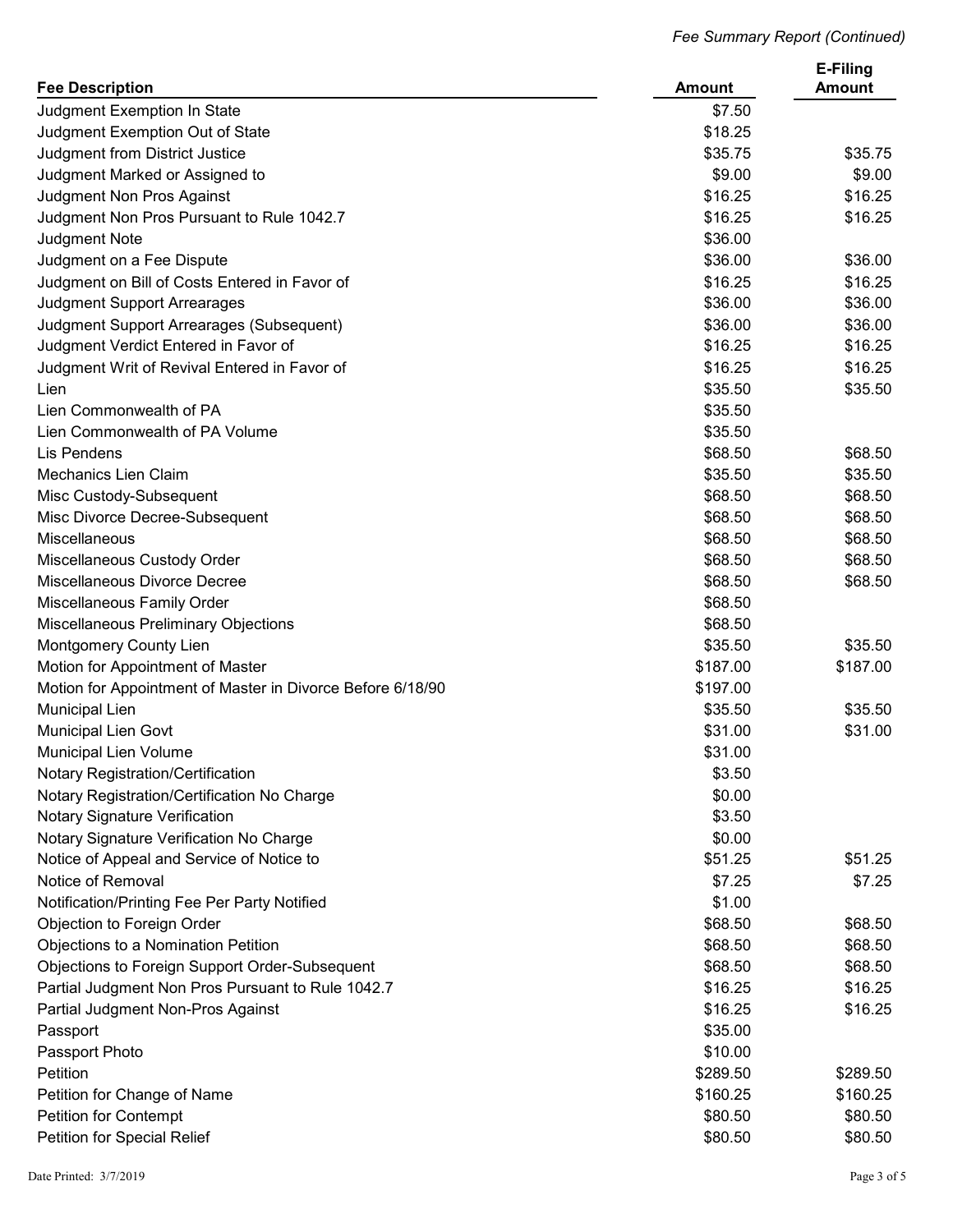| <b>Fee Description</b>                                                                          | <b>Amount</b>       | E-Filing<br><b>Amount</b> |
|-------------------------------------------------------------------------------------------------|---------------------|---------------------------|
| Petition to Appeal Nunc Pro Tunc                                                                | \$289.50            | \$289.50                  |
| Petition to Impound Voting Machine(s)                                                           | \$68.50             | \$68.50                   |
| Petition to Intervene                                                                           | \$80.50             | \$80.50                   |
| Petition to Modify                                                                              | \$80.50             | \$80.50                   |
| Petition to Open/Strike Judgment                                                                | \$294.25            | \$294.25                  |
| Plaintiffs Appeal from District Justice                                                         | \$294.50            | \$294.50                  |
| Post Filing Payment                                                                             | \$1.00              |                           |
| Prae For Writ of Execution - Money Judgment w/Garnishee                                         | \$28.50             |                           |
| Prae For Writ of Execution - Money Judgment w/o Garnishee                                       | \$28.00             |                           |
| Prae to Transmit Divorce Record Before 6/18/90                                                  | \$52.00             |                           |
| Praec & Writ of Scire Facias Govt                                                               | \$12.00             | \$12.00                   |
| <b>Praec for Arbitration</b>                                                                    | \$29.00             | \$29.00                   |
| Praec for Civil Trial List Jury                                                                 | \$29.00             | \$29.00                   |
| Praec for Civil Trial List Non-Jury                                                             | \$29.00             | \$29.00                   |
| Praec for Possession & Writ Issued                                                              | \$28.00             |                           |
| Praec For Possession and Writ Issued                                                            | \$28.00             | \$28.00                   |
| Praec For Possession and Writ Upon a Confessed Judgment                                         | \$28.00             | \$28.00                   |
| Praec for Revival & Writ Issued                                                                 | \$28.00             | \$28.00                   |
| Praec for Seizure & Writ Issued                                                                 | \$28.00             | \$28.00                   |
| Praec For Termination of Supersedeas                                                            | \$16.25             | \$16.25                   |
| Praec for Writ of Attachment                                                                    | \$28.00             | \$28.00                   |
|                                                                                                 | \$12.00             | \$12.00                   |
| Praec for Writ of Execution Money Judgment Govt<br>Praec to Strike Appeal from District Justice | \$16.25             | \$16.25                   |
| Praec to Strike Writ of Certiorari                                                              | \$16.25             | \$16.25                   |
|                                                                                                 | \$9.00              | \$9.00                    |
| Praec to Strike/Vacate/Open Judgment<br>Praec to Transmit/ 2 Certs                              |                     |                           |
|                                                                                                 | \$53.25<br>\$426.00 | \$53.25                   |
| Praec to Transmit/ Motion for Grounds Order                                                     | \$28.00             | \$426.00                  |
| Praec-Writ Mortgage Foreclosure & 3129 Affidavit                                                | \$28.50             | \$28.00<br>\$28.50        |
| Praec-Writ of Execution Confessed Judgment w/ Garnishee                                         |                     |                           |
| Praec-Writ of Execution Confessed Judgment w/o Garnishee                                        | \$28.00             | \$28.00                   |
| Praec-Writ of Execution Money Judgment w/ Garnishee                                             | \$28.50             | \$28.50                   |
| Praec-Writ of Execution Money Judgment w/o Garnishee                                            | \$28.00             | \$28.00                   |
| Praecipe to Discontinue For Cases Filed 1992 & Under                                            | \$9.00              | \$9.00                    |
| <b>Print Queue Payment</b>                                                                      | \$0.25              |                           |
| Release of Judgment                                                                             | \$9.00              | \$9.00                    |
| Satisfied-For Cases Filed 1992 & Before                                                         | \$9.00              | \$9.00                    |
| Search for Divorce Decree                                                                       | \$9.00              |                           |
| <b>Statement of Objection</b>                                                                   | \$294.50            | \$294.50                  |
| <b>Subordination Agreement</b>                                                                  | \$9.00              | \$9.00                    |
| Subpoena                                                                                        | \$3.50              |                           |
| <b>Suggestion of Non-Payment</b>                                                                | \$16.25             | \$16.25                   |
| <b>Summons Civil Action</b>                                                                     | \$290.00            | \$290.00                  |
| Support/Exceptions                                                                              | \$68.50             | \$68.50                   |
| Support/Exceptions - Subsequent                                                                 | \$68.50             | \$68.50                   |
| Transfer Case (To Another County)                                                               | \$7.25              |                           |
| Transfer Case - Custody coming in from another county                                           | \$290.00            |                           |
| Transfer Case - Divorce coming in from another county                                           | \$290.00            |                           |
| Transfer Case from Another County                                                               | \$290.00            |                           |
| <b>Transfer Custody-Subsequent</b>                                                              | \$290.00            | \$290.00                  |